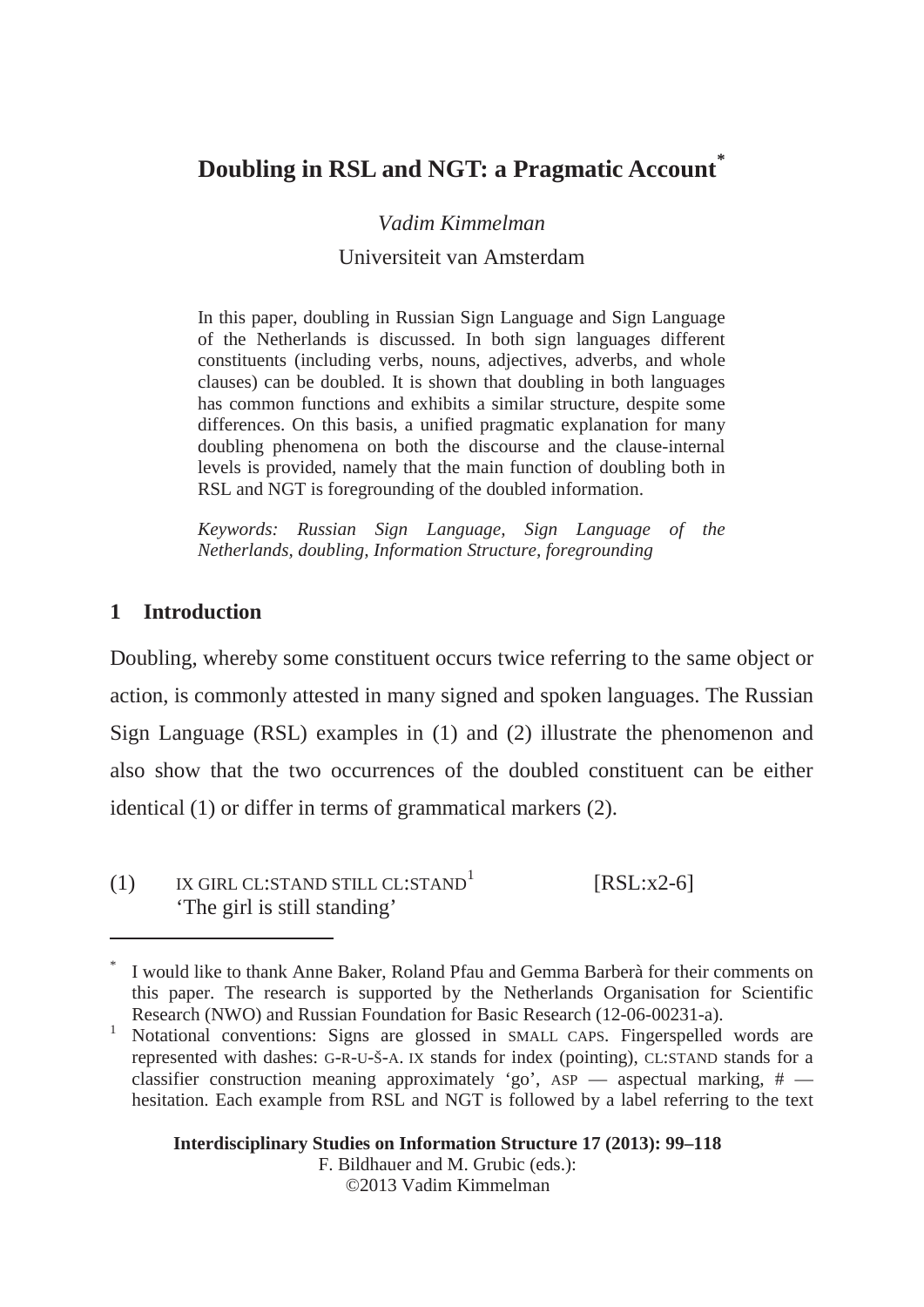# (2) CLOSE CL:GO THERE CL:GO-ASP.CONT [RSL:g1-1] 'There he is going now' (progressive meaning)

From a theoretical point of view, doubling is a challenging phenomenon because one of the main principles that is said to determine language structure and use is economy. Producing the same constituent twice is obviously uneconomic; linguists therefore always try to find a motivation for this operation that can overrule economy. The functions that have been related to doubling in spoken and signed languages are emphasis, contrastive or non-contrastive verification (Kandybowicz 2007; Corver & Nunes 2007). In addition, doubling can be used to "save" constructions that would otherwise be ungrammatical because of the limitations on the amount of inflection or incorporation.

In this paper, doubling in RSL and Sign Language of the Netherlands (further NGT, for Nederlandse Gebarentaal) is discussed. In both sign languages different constituents (including verbs, nouns, adjectives, adverbs, and whole clauses) can be doubled. I will show that doubling in the two languages has common functions and exhibits similar structure, although there are differences with respect to what kinds of constituents can be doubled. On this basis, I will provide a unified explanation for many doubling phenomena on both the discourse and the clause-internal level, claiming that the main function of doubling both in RSL and NGT is foregrounding of the doubled information. In addition, a possible diachronic relation between discourse doubling and clauseinternal doubling in terms of grammaticalization is discussed.

 $\overline{a}$ 

and the signer: for instance, NGT:4-3 means that this example is from the speech of the signer 3 from text 4.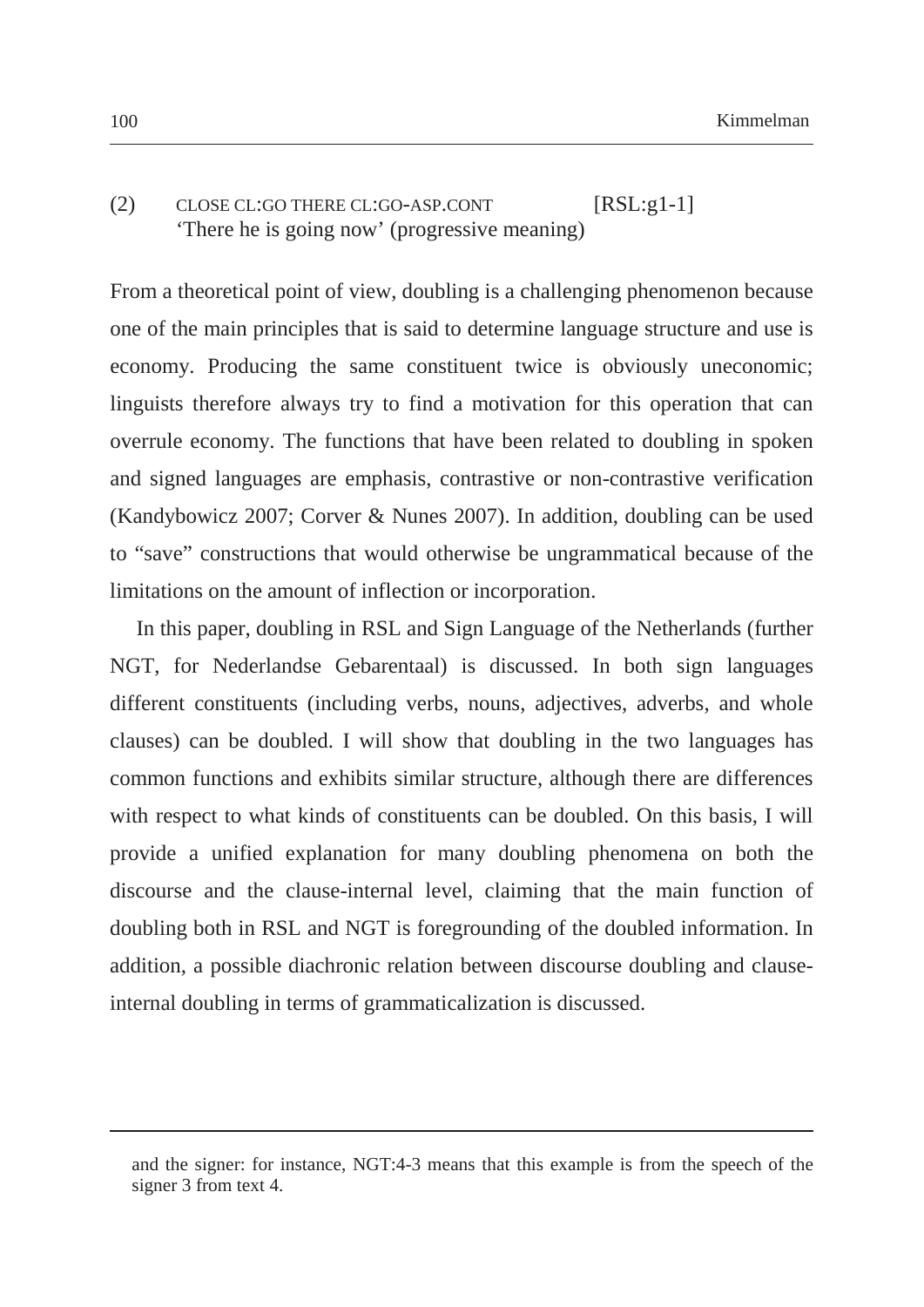# **2 Doubling in Spoken and Signed Languages**

Doubling is a phenomenon attested in many spoken and signed languages (Kandybowicz 2007). Sign languages in which doubling has been attested are, among others, American Sign Language (ASL: Fischer & Janis 1990, Nunes & de Quadros 2008), Brazilian Sign Language (LSB: Nunes & de Quadros 2008) and Hong Kong Sign Language (HKSL: Sze 2008).

Several explanations for the doubling phenomenon have been proposed both for signed and spoken languages. Cheng and Vicente (2008) argue that the relation between the occurrences of the doubled element is one of movement, and that double realization of the copies is a strategy to save a derivation that would otherwise crash. Along the same lines, Fischer and Janis (1990) claim that verb doubling in ASL occurs when the verb would otherwise become too heavy, namely when an overt object is present and the verb is inflected or contains a classifier. Similarly, Kegl (1985) discusses limitations on the number of arguments that can be incorporated in the verbal stem in ASL and suggests that in order to incorporate more arguments than would be possible the verb can be doubled, splitting the incorporation burden between the two occurrences.

A different line of reasoning connects doubling to notions of emphasis or affirmation. Based on the theory developed in Nunes (2004), many authors argue that double realization can be triggered when one of the occurrences of the doubled element undergoes morphological fusion with some functional head, such as an emphatic head or a focus head. Doubling in SL has been explained along these lines as well (Nunes & de Quadros 2008).

However, as this paper will show, these traditional explanations for doubling cannot account for the RSL and NGT data. Therefore, an alternative account is proposed. For more detailed discussion of previous research on doubling in sign languages, see Kimmelman (to appear).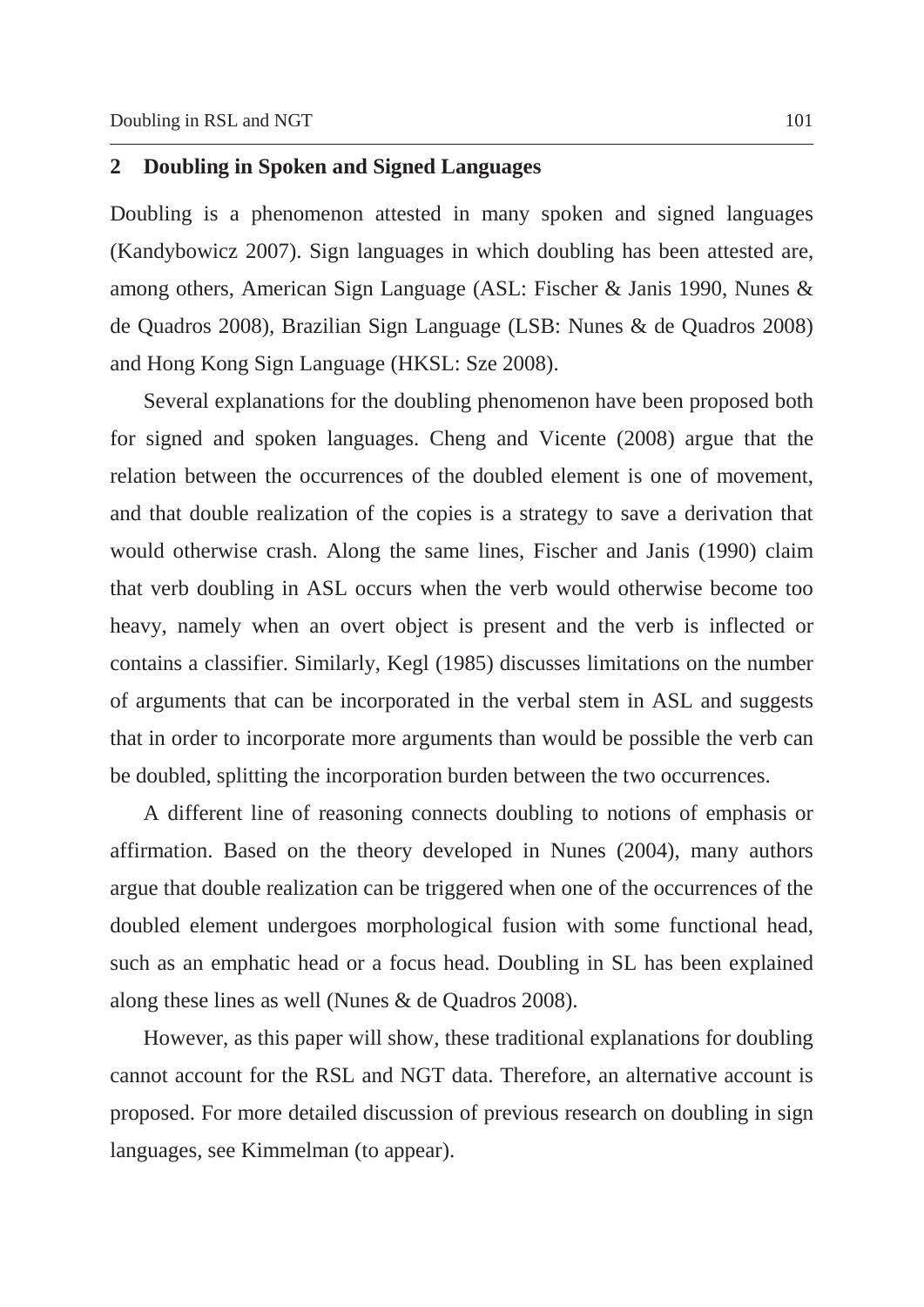## **3 Methodology**

#### **3.1 Types of data**

In order to study doubling in RSL and NGT, I have analyzed two small corpora of these sign languages. For RSL, a corpus of narratives collected and annotated by Prozorova (2009) was used. It consists of 13 stories told by 9 signers. Two stories were based on the *The Pear Film* (Chafe 1980), the other 11 stories were based on several comic strips. Nine Deaf<sup>2</sup> signers participated: four men and five women. The average age of the informants at the time of the recording was 31 years. Five subjects came from Deaf families, but the remaining four did not acquire RSL until school (approximately at the age of 6); they also used spoken Russian at home.

For NGT, I have analyzed a small subset of the Corpus NGT (Crasborn, Zwitserlood & Ros 2008; Crasborn & Zwitserlood 2008), namely 3 fables (texts labeled 92, 93, 1058) and 4 sessions of retelling of life events (4, 94, 170, 208). The texts were signed by 9 signers. All signers are deaf and have NGT as their dominant language; they all come from the Amsterdam region. Their average age at the time of recording was 55 years. Given that the NGT texts are spontaneous narratives or retellings of the fables signed by other signers, the corpora of NGT and RSL are not directly comparable. One should also notice that the sociolinguistic characteristics of the NGT signers are different from the characteristics of the RSL signers, which might account for some of the differences between the corpora. Therefore, no direct quantitative comparison will be made between the two languages.

The RSL corpus was annotated by Prozorova (2009) for the purpose of prosodic analysis. She transcribed it using ELAN software with several

 $\overline{a}$ 

<sup>2</sup> *Deaf* is used to refer to Deafness as a cultural notion as opposed to *deaf* referring to a medical condition.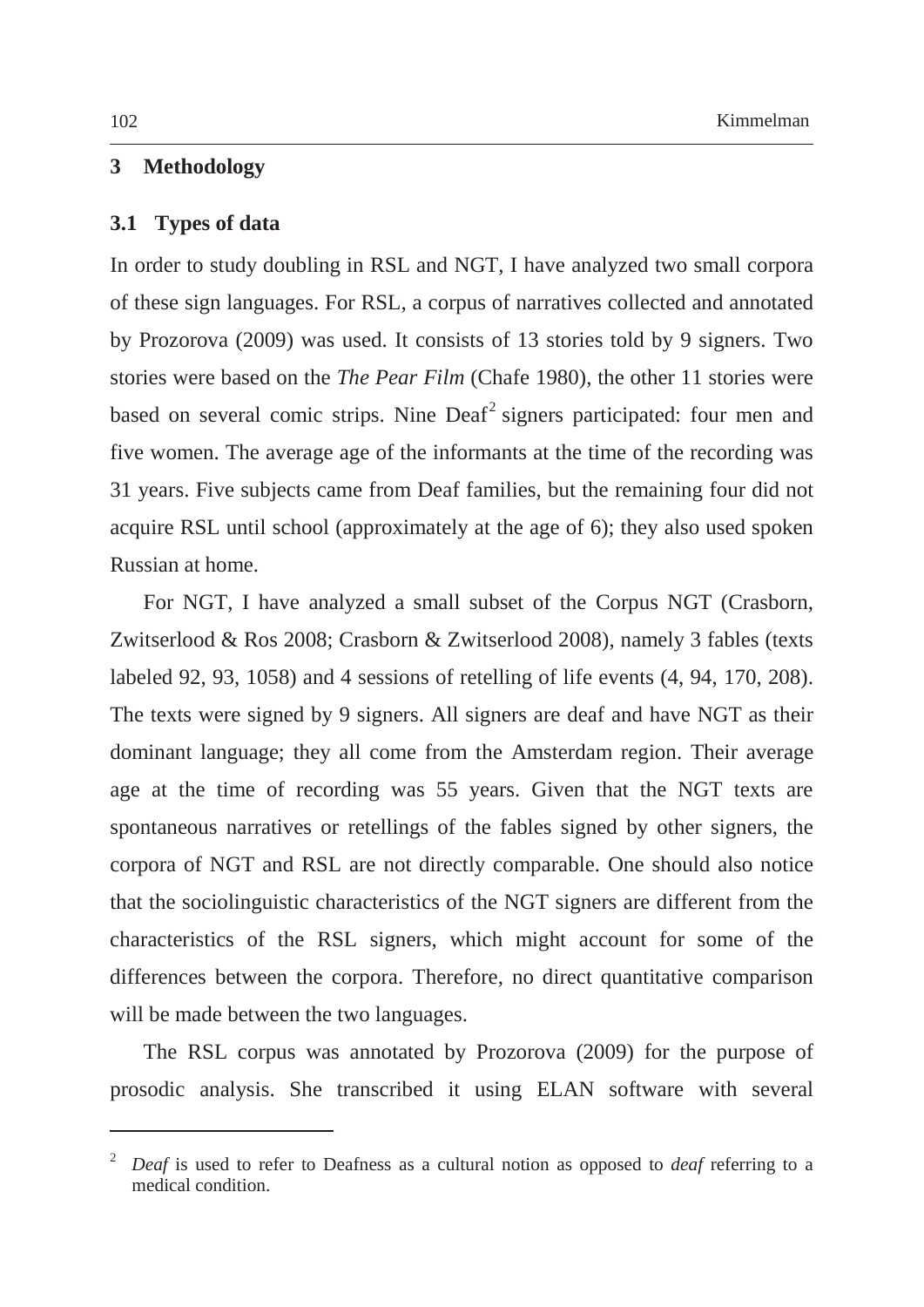transcription tiers, including glosses for signs. I have added several tiers necessary for the analysis of doubling, such as one for notions of information structure (topic, focus etc.). The NGT texts contained some glosses created by the Corpus NGT team: a sign-by-sign translation was included. As in the RSL corpus, I have added several extra tiers. The translation of the sentences was done with the help of a native signer.

### **3.2 Defining doubling**

If two constituents are used to refer to the same object, action or situation, they were analyzed as doubling. Thus my list of doubling constructions of RSL and NGT contained not only the prototypical cases of verbal doubling, but also doubling of all types of constituents. The purpose of using this definition was to collect as many *potential* instances of doubling as possible and then to classify and analyze them.

I did not consider lexical identity of occurrences to be a necessary condition for doubling. For instance, if two different verbal signs refer to one event they are considered an instance of doubling. I made this decision based on examples from RSL and NGT like the one given in (3a). At first glance, this looks like prototypical verbal doubling, but the two verbs are in fact lexically unrelated: the verb STEAL is a lexical verb with no classifier, while the verb CL:TAKE is a classifier construction; however, both verbs refer to the same action performed by the boy. At the surface, this construction looks very similar to (3b), where a classifier construction is repeated.

|    | (3) a. STEAL LIPSTICK CL:TAKE<br>'[The boy] stole the lipstick'    | $[RSL:x1-4]$ |
|----|--------------------------------------------------------------------|--------------|
| h. | <b>BOY CL:TAKE LIPSTICK CL:TAKE</b><br>'The boy took the lipstick' | $[RSL:x2-6]$ |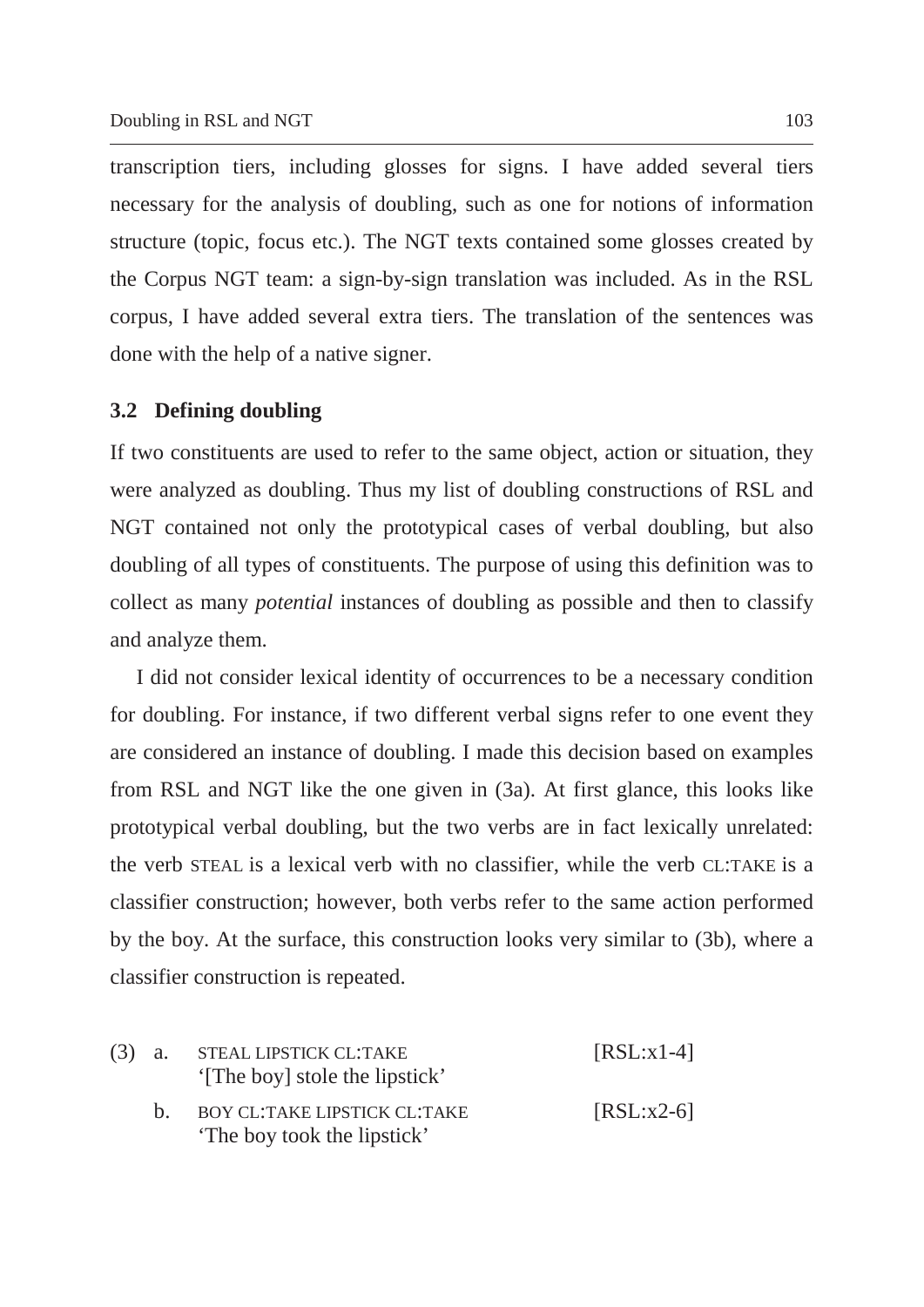Because lexical identity at the word level is not considered necessary, I also did not consider identity a necessary criterion in the cases of clause doubling. For a more prolonged discussion of methodology see Kimmelman (to appear). As a result, the RSL data pool contains 79 instances of doubling, while the NGT data pool contains instances of doubling.

### **4 Data**

In this section the properties of doubling in RSL and NGT are presented. First I briefly discuss doubling of the form X X due to speech errors or hesitation and doubling for clarification/elaboration (section 4.1), and then doubling of the form X Y X, which is the most important type of doubling for the present paper (section 4.2). After that, some properties of the occurrences of doubled constituents are considered, namely morphological and quantitative differences between the occurrences.

## **4.1 The X X and X X' models**

Just as in spoken languages, doubling may occur in both sign languages when the signer hesitates or makes a speech error and corrects herself. Hesitation can result in doubling because it gives the signer time to think and plan the further discourse while repeating the sign. This kind of repetition usually involves the X X model, with several consecutive repetitions of the sign (4). A speech error is another cause for doubling, when the erroneous sign is repeated in the correct form.

(4) NOT.FAR CL:GO IX CL:GO IX BOY# BOY [RSL:g1-1] 'Not far [from there] goes a boy… a boy.'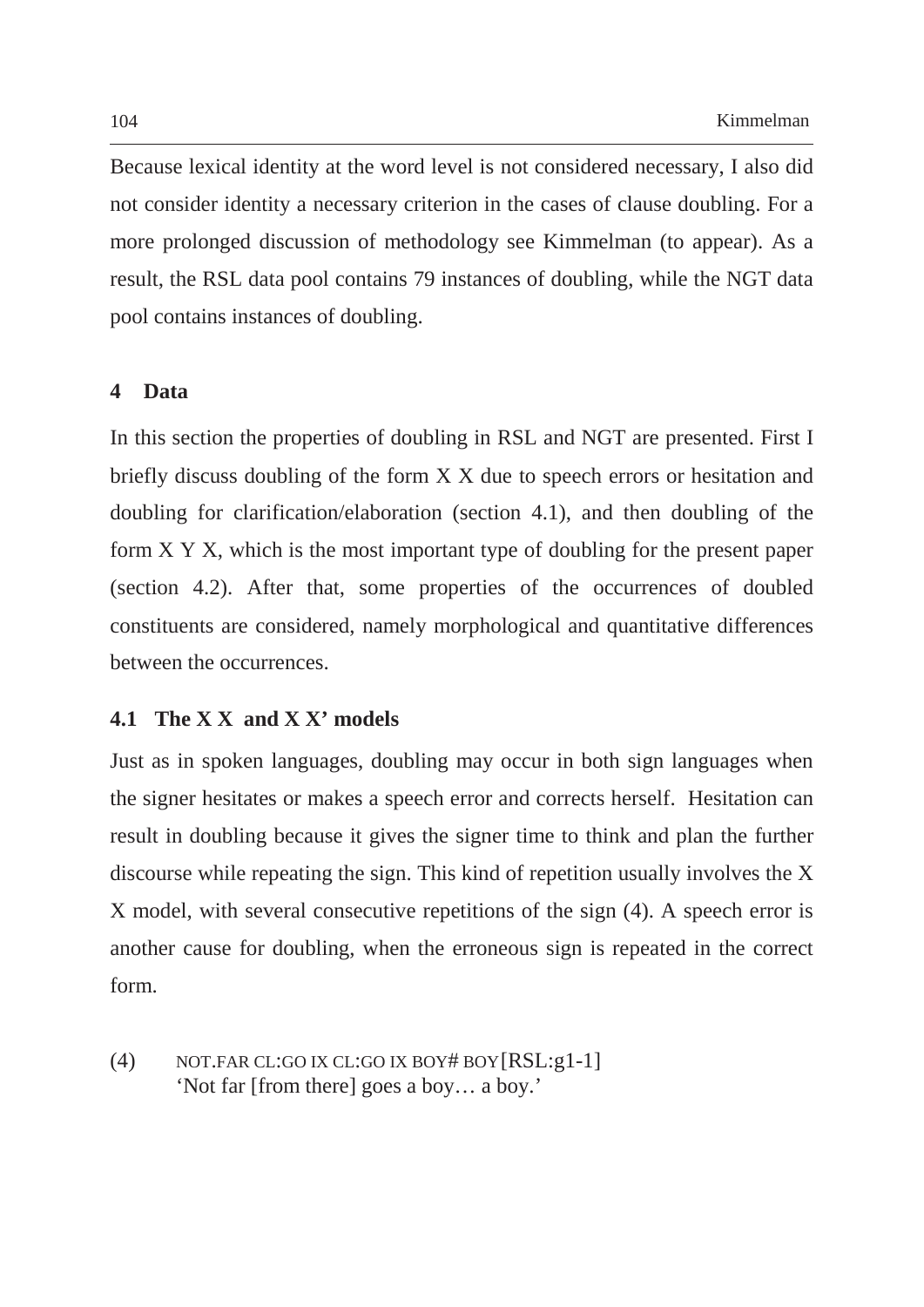Another common type of doubling can be described by the scheme X X'. In this type, the second occurrence of the sign appears immediately after the first one but usually the second occurrence is different from the first because it clarifies or specifies the first occurrence. One phenomenon that is common in RSL but is not used in the NGT data is fingerspelling of the sign. The sign is first produced in its lexical form, then it is fingerspelled, and sometimes repeated again in the lexical form. In (5) the sign SNOWBALL is clarified by fingerspelling the Russian word *snežok* 'snowball'.

(5) BOY OTHER BOY CL:THROW SNOWBALL S-N-E-Ž-O-K CL:THROW [RSL:z3-7] 'Another boy threw a snowball'

It is clear that these two types of doubling are not regulated by the grammars of RSL and NGT but result from processing factors. For the sake of space, these models are not discussed in any detail here.

# **4.2 The X Y X model of doubling**

The type of doubling which appears most frequently in both our RSL and NGT data — and which is actually the type most frequently discussed for other SLs — follows the X Y X model, where the occurrences of the doubled constituent are separated by some constituent (or constituents). The RSL corpus contains 46 such cases (58% of all cases of doubling), and the NGT corpus 97 cases (71%).

# **4.2.1 Clause-internal doubling**

 $\overline{a}$ 

When doubling of the X Y X type occurs clause-internally, it is usually the predicate that is doubled, while some dependent constituent separates the two occurrences — be it an object  $(6)$ , a subject, or an adjunct<sup>3</sup>.

<sup>3</sup> It might be useful for the reader to know that the unmarked word order in both RSL and NGT (in the Amsterdam region) is SVO for verbs and SOV for classifier predicates.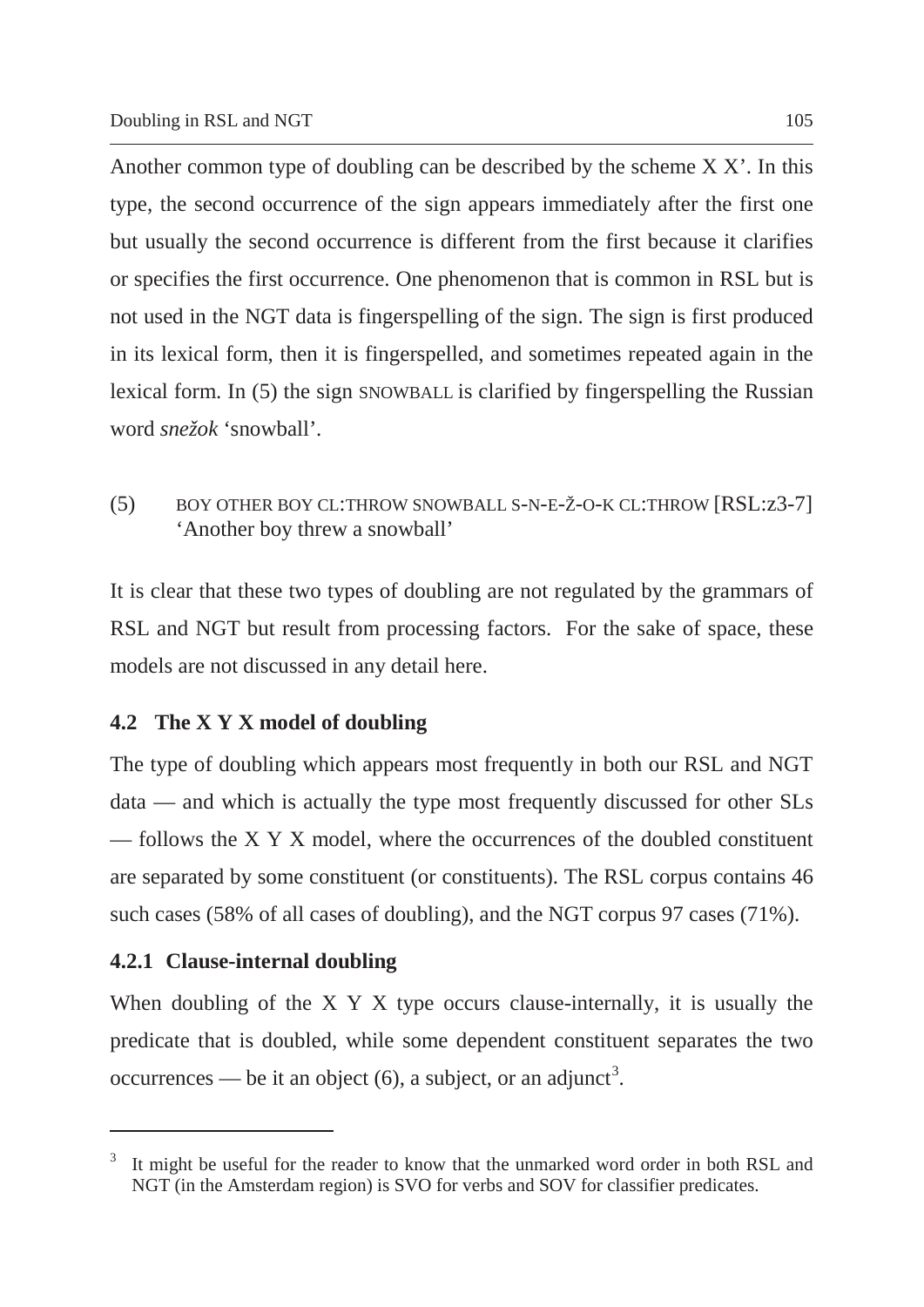|  | (6) a. LOOK PEAR LOOK<br>'He looks at the pears'               | $[RSL:g2-2]$  |
|--|----------------------------------------------------------------|---------------|
|  | b. 1 BRING SCHOOL BRING<br>'At 1 I brought her back to school' | $[NGT:170-9]$ |

In both sign languages, nouns can be doubled with an adjective appearing in between, and wh-words may be doubled in clause-initial and clause-final position. Modal verbs can also be doubled in RSL, with the rest of the clause being placed in between the two occurrences. There are also a few instances of doubling both in RSL and NGT where the doubled element is a modifier of a constituent, be it an adjective or an adverb.

In addition, in NGT yet another kind of doubling exists, namely topic copying (Crasborn, van der Kooij, Ros & de Hoop 2009 call it "topic agreement"). According to the literature, many sentences in NGT, ASL and HKSL contain a pronoun in the final position referring back to the topic of the sentence (7). The topic itself can be either pronominal or a full NP, and both situations can be analyzed as doubling, but in the corpus I used only the former type of situation occurred, so in all instances of topic doubling a pronoun was doubled.

(7) IX-1 STILL IX-1 [NGT:94-1] 'I'm still'

Topic copying in NGT occurs rather often. My corpus includes 39 instances of topic copying (29% of all doubling in NGT). In the RSL corpus this phenomenon does not occur. Although the corpus is small, it is unlikely that the absence of this phenomenon is accidental. Rather, I take it to suggest that this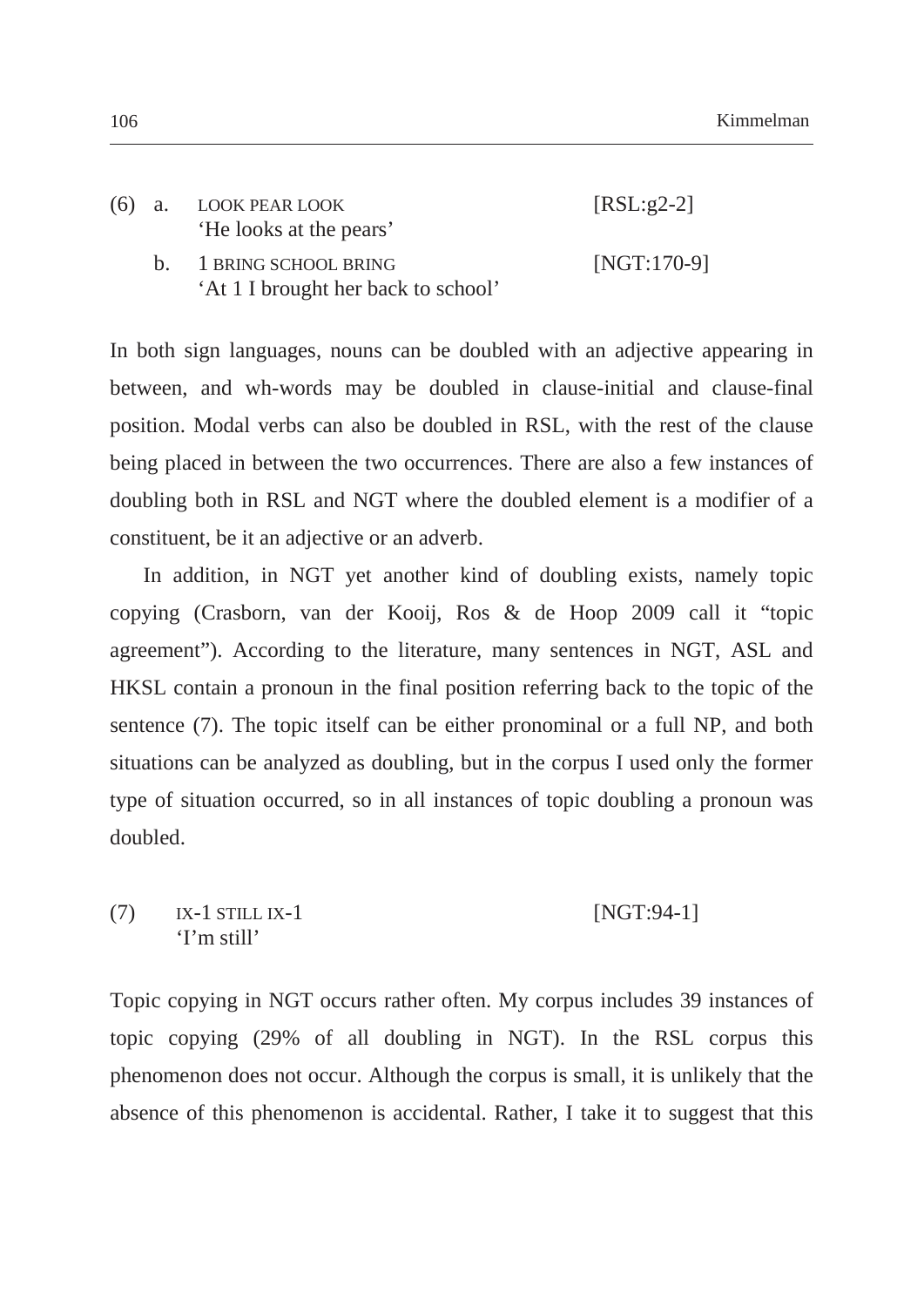kind of doubling does not occur in RSL or is very rare. However, this should be checked in future work.

# **4.2.2 Clause doubling**

Both in RSL and NGT, clauses can be doubled, and sometimes the occurrences of the clauses are separated by another clause (8). Thus, clause doubling can be said to occur in accordance with the X Y X model. This phenomenon is relatively common both in RSL and NGT. In RSL we found 8 instances of clause-doubling by this model (10% out of all instances of doubling) and in NGT 9 instances (7%).

| $(8)$ a. | CL:FALL. HAT CL:FLY.AWAY. CL:FALL<br>'He fell and his hat flew away' | $[RSL:g2-2]$ |
|----------|----------------------------------------------------------------------|--------------|
|          | b. BE.STARTLED. SCREAM. BE.STARTLED<br>'He is afraid and he cries'   | $[NGT:4-2]$  |

# **4.3 Identical and modified copies**

# **4.3.1 Identical doubling**

The occurrences of the doubled constituent can be either identical or differ morphologically. In the RSL corpus, in 33 of 46 instances of X Y X doubling (71% out of all instances of doubling) the two occurrences were identical. In the NGT corpus, 83 cases out of a total of 97 (85%) were identical. These cases involved various types of doubled elements: verbs (including modal verbs), adverbs, nouns, adjectives, and clauses. As for topic doubling, I only found identical copies of pointing signs in NGT. It is difficult to imagine how indexical signs referring to the same referent can be non-identical.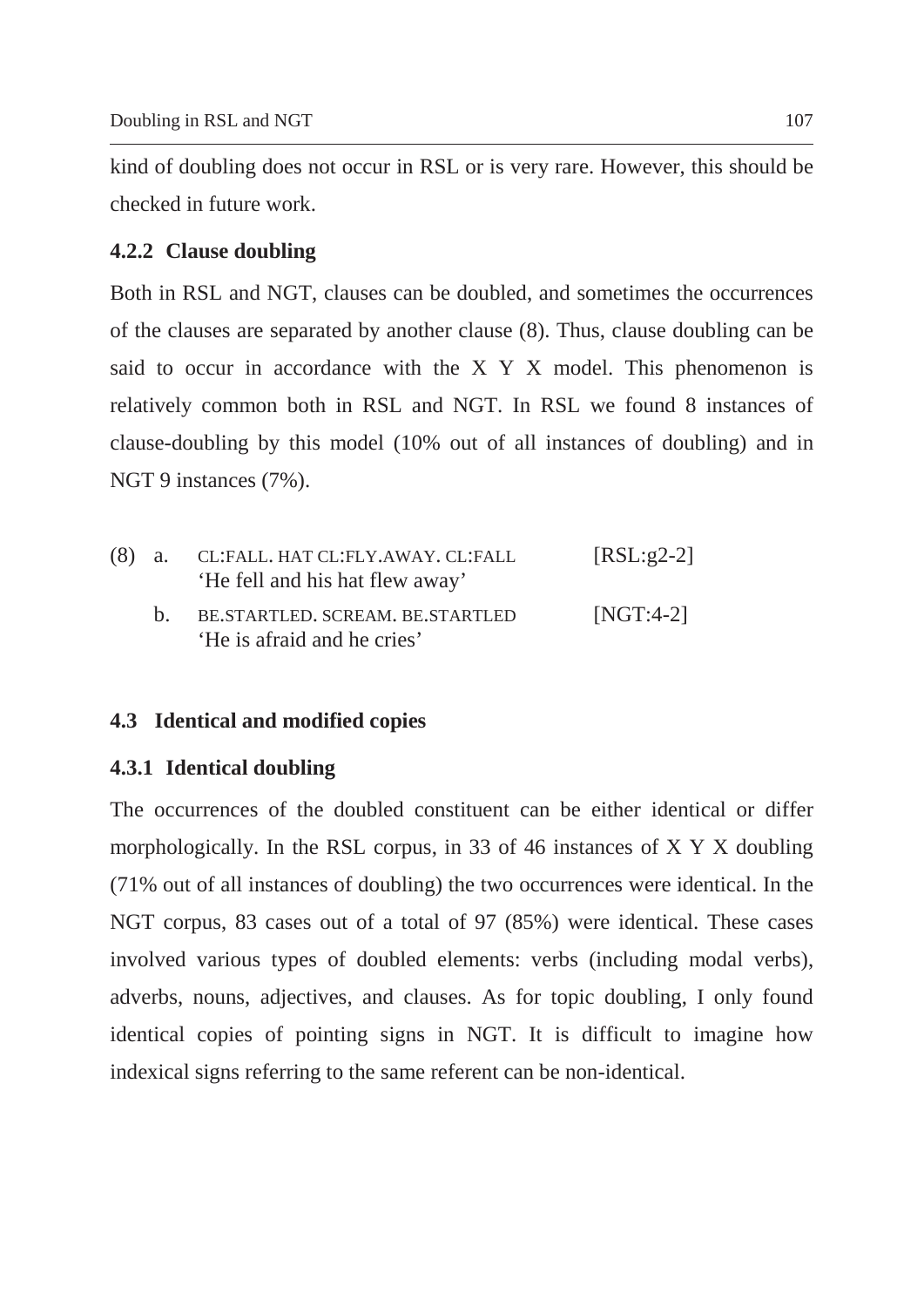## **4.3.2 Non-identical doubling**

In the remaining cases of the X Y X model, the occurrences were not identical (13 cases including verb, clause, and adjective doubling in RSL and 14 cases in NGT). In the case of clause-internal doubling, the second occurrence is usually more marked or more specific in meaning. As for non-identical verbs, in two cases in RSL the second occurrence of the verb was marked with a meaningful (emotional) non-manual expression. In three cases in RSL the occurrences of a doubled classifier construction differed in the shape of the movement: the second occurrence contained a more iconic, detailed movement. In several cases in RSL and NGT, the second occurrence of a verb carried aspectual inflection such as the progressive (9). Sometimes the second occurrence was marked with a distributive marker.

| (9) a. | CLOSE CL:GO THERE CL:GO-ASP.CONT<br>There he is going now' (progressive meaning) | $[RSL:g1-1]$ |
|--------|----------------------------------------------------------------------------------|--------------|
|        | b. LOOK IX WINDOW IX PLANE IX LOOK-ASP.CONT<br>'He is looking out of the window' | $[NGT:4-1]$  |

Looking at non-verbal signs, the two occurrences of a sign can also differ in some phonological aspect such as location or movement. Sometimes the occurrences of the signs are different synonymous lexemes, as is true for the two signs meaning 'whole' in (10). In this case, it is not possible to tell whether one lexeme is more marked than the other. The signs in (10) are of equal length.

| (10) | WHOLE 1 BOY WHOLE 2 DIRTY | $[RSL:z3-7]$ |  |
|------|---------------------------|--------------|--|
|      | 'The boy is all dirty'    |              |  |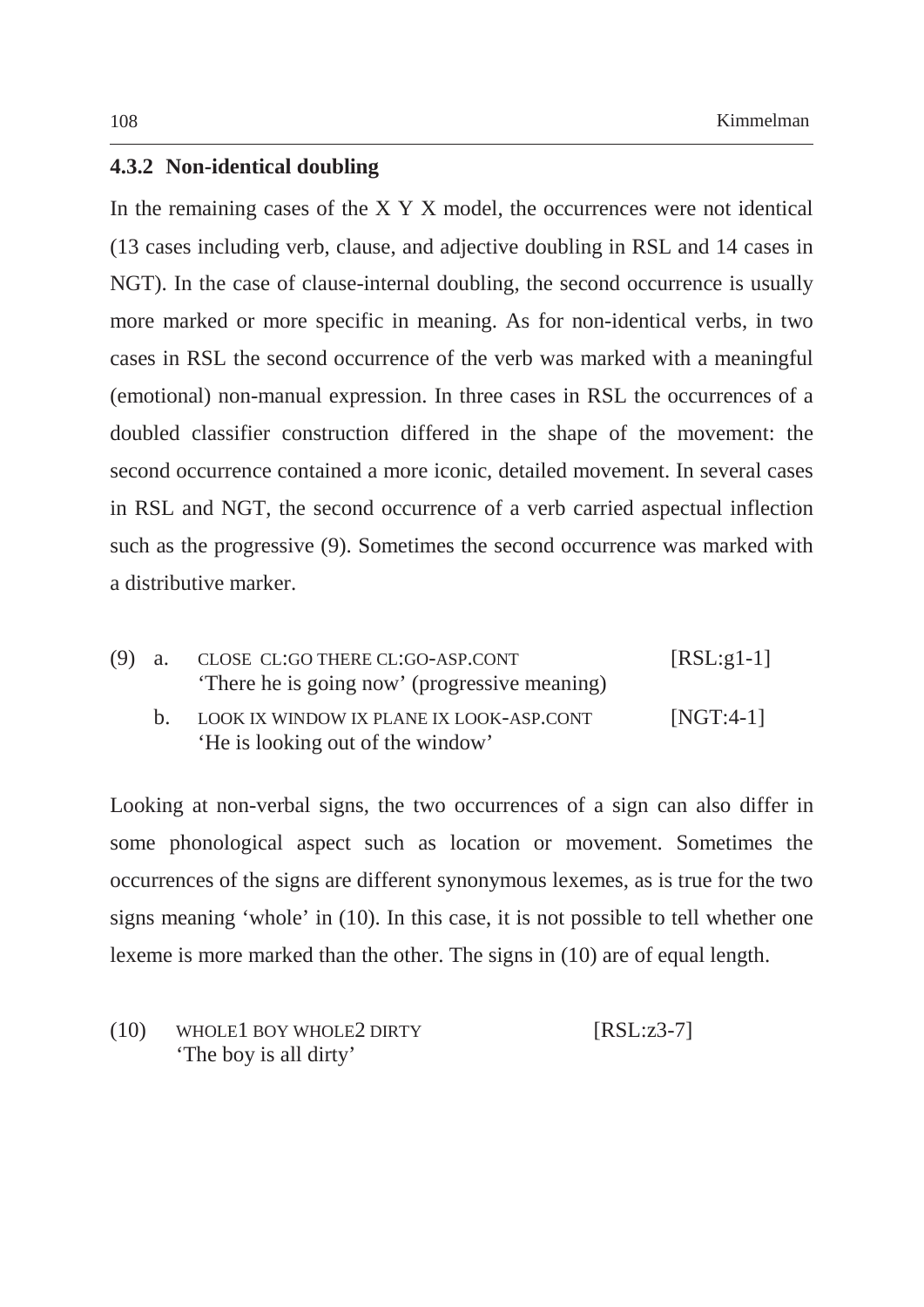When clause doubling occurs, the second clause can contain a different number of overtly expressed arguments. Usually, the second clause contains fewer arguments than the first one (11).

 $(11)$  BOY CRY. CL:FALL. CRY [RSL:x2-6] 'The boy cries because he has fallen'

## **4.3.3 Phonetic differences**

If we look only at doubling involving identical occurrences, the copies are still not always completely identical, because in many cases one of the occurrences is shorter and weaker in articulation than the other. Thus, one of the occurrences is made in the dictionary form (that is, in the location and with the handshape lexically specified for this sign) and with normal length, while the other can be articulated at a lower location, with shorter movement, or laxer handshape, and it can also be shorter in duration. In both sign languages, the first occurrence of the doubled constituent is usually longer and more strongly articulated than the second one. When clauses are doubled, the second occurrence is also usually shorter. Moreover, the fact that arguments are overtly expressed in the first clause but not in the second may be an instantiation of the same phenomenon at the clause level.

### **5 Analysis**

In this section, I attempt to answer the question why doubling (built by the X Y X model) occurs in RSL and NGT. More specifically, I want to uncover the function of doubling in these languages, as this function can be the motivation for doubling. First, possible morphosyntactic motivations for doubling previously offered on the basis of sign languages are discussed. Then, emphasis as one of the functions of doubling is considered. Finally, based on the insights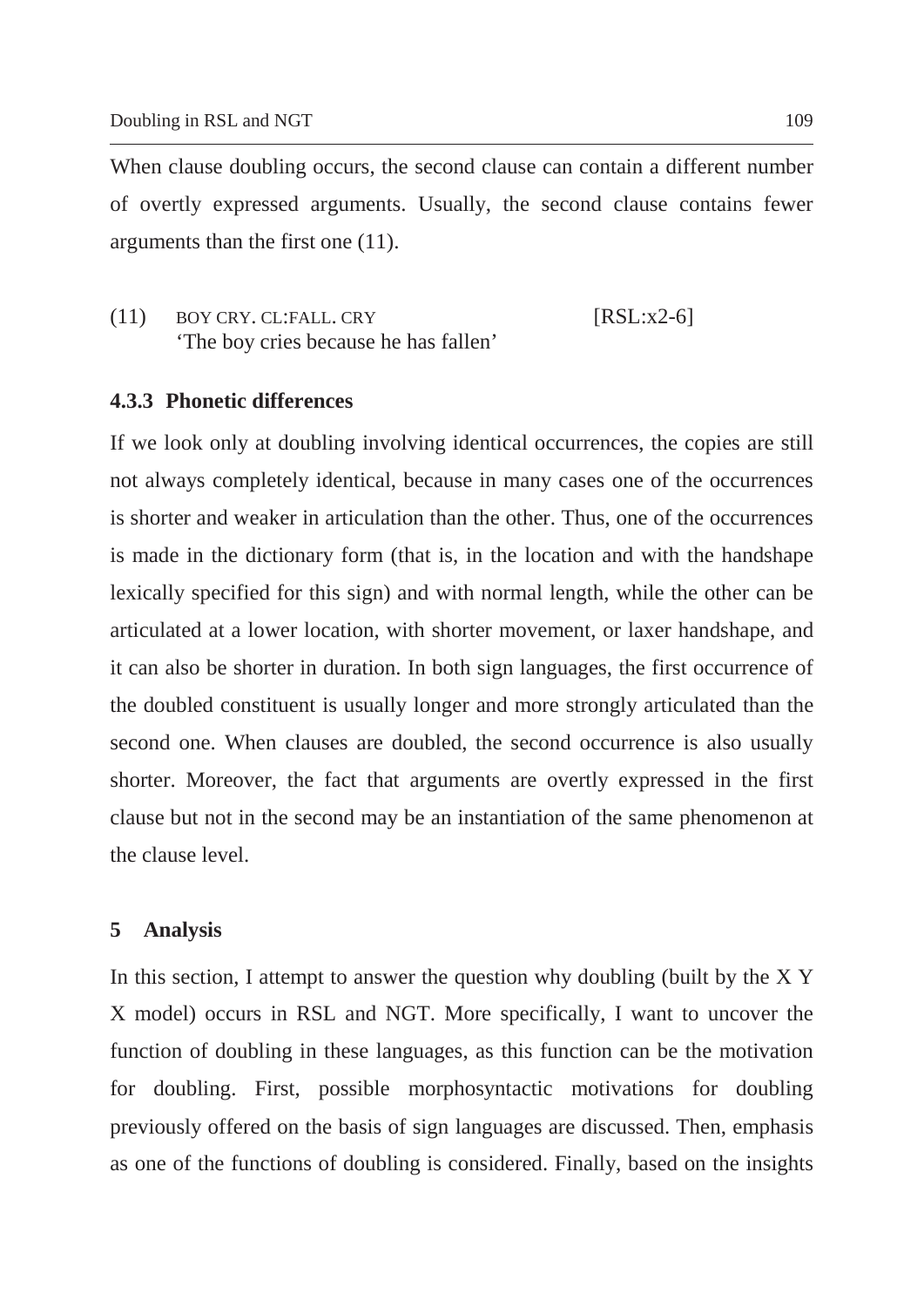from Shamaro (2008), I offer a pragmatic explanation of doubling in RSL and NGT.

### **5.1 Morphosyntactic motivation**

As discussed in section 2, for some of the doubling phenomena, morphosyntactic explanations have been offered. For instance, doubling can occur when the predicate is "too heavy", in other words, when it is marked for aspect or contains a classifier and also an object of the verb is present (Fischer & Janis 1990) or it can result from limitations on argument incorporation (Kegl 1985).

As Shamaro (2008) has shown for RSL (the same arguments can be made for NGT), these explanations are not relevant when the occurrences of the doubled element are identical, because in this case the two occurrences do not differ in heaviness and neither of them incorporates less arguments than the other. Recall that most instances of doubling in RSL and NGT involve identical doubling. Moreover, the verb that is doubled is sometimes not inflected or does not contain a classifier at all. In addition, these explanations only apply to verbs; however, not only verbs can be doubled, but all kinds of elements including clauses.

## **5.2 Emphasis and doubling**

In both signed and spoken languages, doubling can be used to express emphasis. In RSL and NGT, we find some examples that seem to involve emphasis on the doubled constituent, so for these examples an analysis in the spirit of Nunes and de Quadros (2008) could be offered. I suggest that emphasis can be a motivation for doubling of modal verbs in RSL (12) and for doubling of quantifiers and whwords in both languages (13). However, in both languages these examples constitute a minority, while most examples cannot be reasonably considered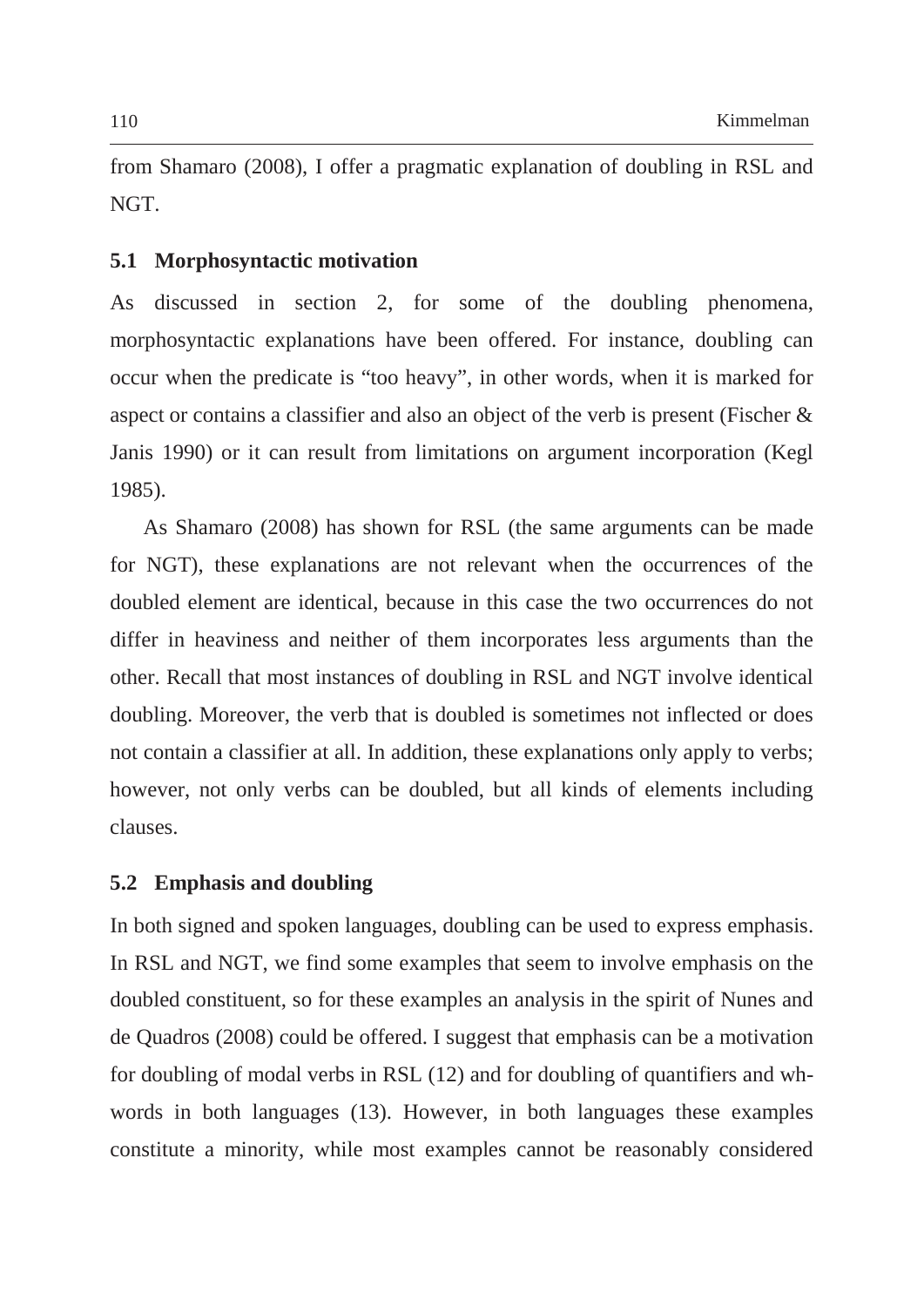emphatic. Therefore, although emphasis might motivate some of the occurrences of doubling, it certainly cannot explain all of them.

| (12) | CANNOT CL:GRAB CANNOT<br>'He cannot grab it' | $[RSL:g2-2]$   |
|------|----------------------------------------------|----------------|
| (13) | WHY PANIC WHY<br>'Why the panic?'            | $[NGT:208-11]$ |

# **5.3 Pragmatic explanation**

# **5.3.1 The one new idea constraint**

Shamaro (2008) noticed that in all cases, the material intervening between the occurrences of the doubled element was *new information*. I have checked this observation on the RSL and NGT data I analyzed and found it to be true, with very few exceptions. Shamaro suggested that doubling occurs because of the limitation on the amount of new information. Based on Chafe (1994), she claimed that one discourse unit can express one new idea. When both the predicate and the object of the predicate are new information, they should be placed in separate discourse units. This happens, according to Shamaro, by dislocating the object into the post-verbal position yielding the VO order. The verb is then repeated to return the focus of attention to the predicate, a strategy which helps to maintain cohesion of the discourse.

However, there are several objections to this theory. Firstly, according to my research (Kimmelman 2012), the VO order is the unmarked order, at least for plain verbs in RSL. Secondly, Shamaro's explanation is not sufficient to also account for the cases of clause doubling. Thirdly, it cannot account for topic doubling in NGT, as topics are (mostly) old information. Fourthly, as Shamaro herself acknowledges, the verb is not always repeated in the case of the VO order.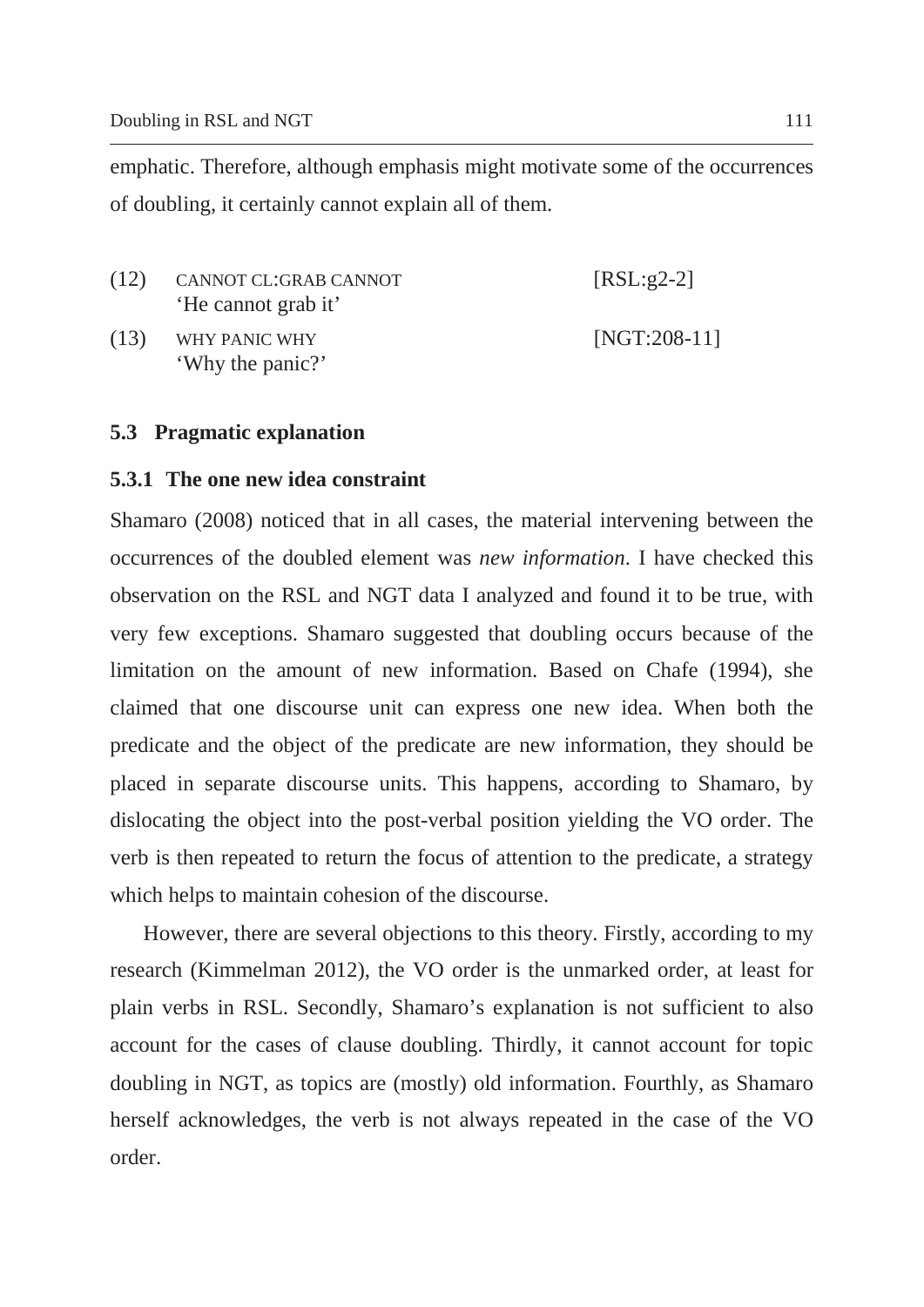# **5.3.2 Foregrounding and backgrounding**

I suggest that instead of old/new information, the notions of *fore-* and *backgrounding* should be used to account for doubling in RSL and NGT. Both old and new information can be foregrounded or backgrounded by the language user (Foley & Van Valin 1985). The speaker foregrounds the information that she considers most important for the hearer, and backgrounds the information that bears less importance. In other words, foregrounding information increases its saliency (Wilbur 1994). If we suppose that the doubled constituent is foregrounded, while the material placed between the occurrences is backgrounded, then the facts can be explained.

Firstly, both old information (topics in NGT) and new information (both in RSL and NGT) can be foregrounded. This makes it possible to account for RSL and NGT doubling. Secondly, backgrounding is indeed used mostly for new information for reasons discussed by Shamaro (2008): if the new information is not used in further discourse and/or is not relevant for the following discussion, its status may be lowered. I have checked this intuition and found out that in almost all cases, the information that is placed between the occurrences of the doubled constituent is not referred to or mentioned again afterwards. In the few cases in which the information was mentioned again, doubling was used for emphasis and thus had a different motivation. On the other hand, emphasis itself is functionally related to foregrounding, as the emphasized information is obviously foregrounded. In the case of topic doubling in NGT, one would expect that if the topic is foregrounded, the following sentence will have the same topic. This expectation is confirmed in most cases, too.

This analysis does not only capture instances of verb doubling and topic doubling. For instance, a noun can be doubled with an adjective placed in between the occurrences. Again, the importance of the adjective for the further discourse may be low.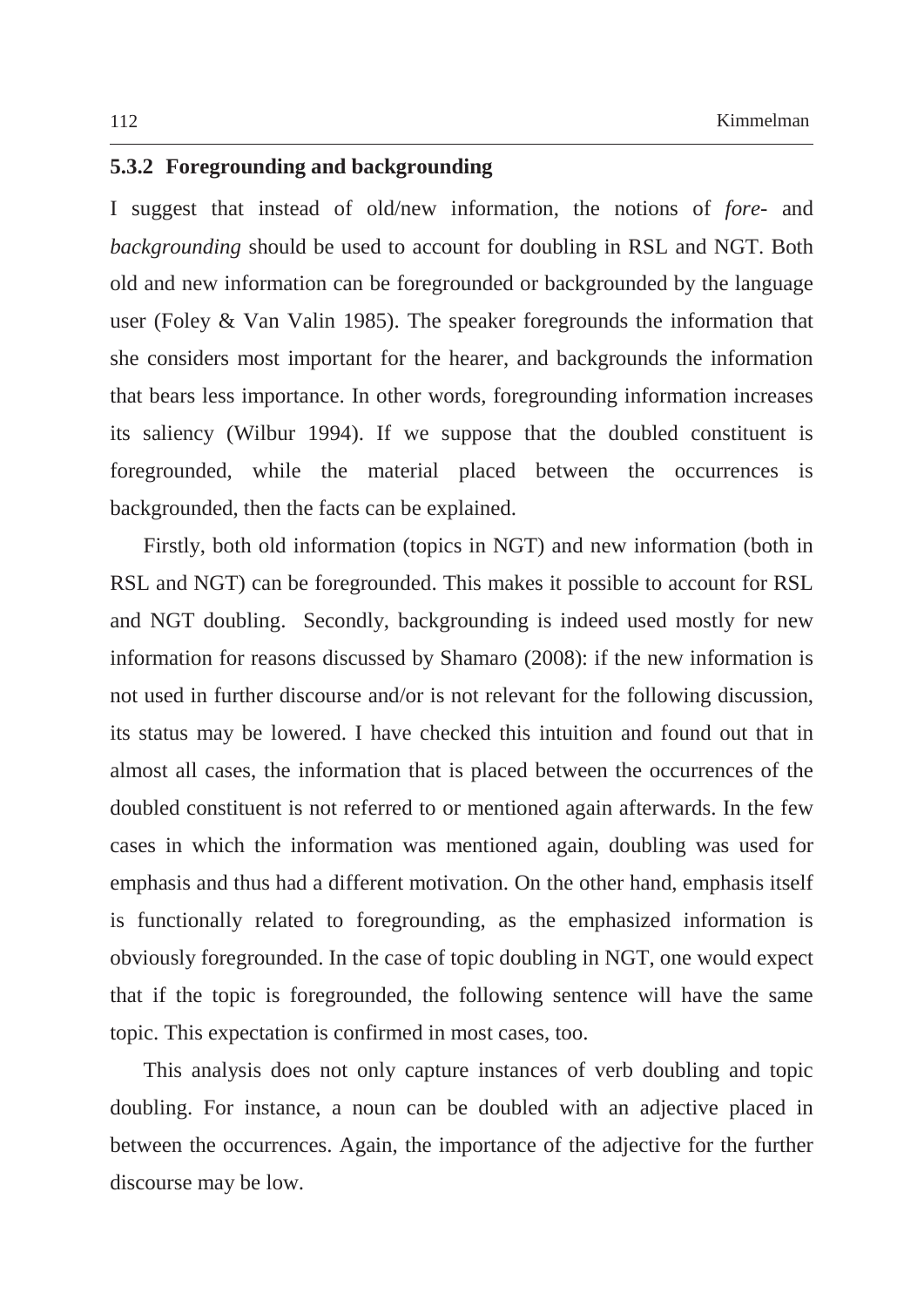## **5.3.3 Clause doubling and grammaticalization**

Clause doubling can be explained by a similar mechanism. When we look at the discourse level, there is a chain of events described by a sequence of clauses. Sometimes the signer purposefully or accidentally breaks the chain of events, so that the clause Y that follows clause X describes a situation that does not follow the situation of X temporally or logically. For instance, clause Y can clarify some unclear situation. Subsequently, the signer may want to repeat clause X to return to the chain of events (see example 14). I would like to hypothesize that clause repetition is the origin of clause-internal doubling (of the form X Y X) in RSL and NGT. In particular, I would like to suggest that clause repetition has grammaticalized into clause-internal doubling partially preserving the function of repairing the storyline.

(14) CAR CL:POUR.WATER. CAR CL:RIDE. CL:POUR.WATER. [RSL:z1-3] 'The car poured water over him. There was a car driving there. So it poured water over him'

Let me sketch out a possible grammaticalization path. Both in NGT and RSL arguments can be covert if they are recoverable from the context. Thus quite often a clause consists of just one verb, which already implies that it is not always possible to distinguish between clause repetition and verb-doubling. For instance, in (15) the doubled sign BE.STARTLED can either be analyzed as a clause or as a verb, while the sign SCREAM can be an embedded clause (which would yield the meaning 'He is afraid to the stage of screaming').

(15) BE.STARTLED(.) SCREAM(.) BE.STARTLED. [NGT:4-3] 'He is afraid and he cries'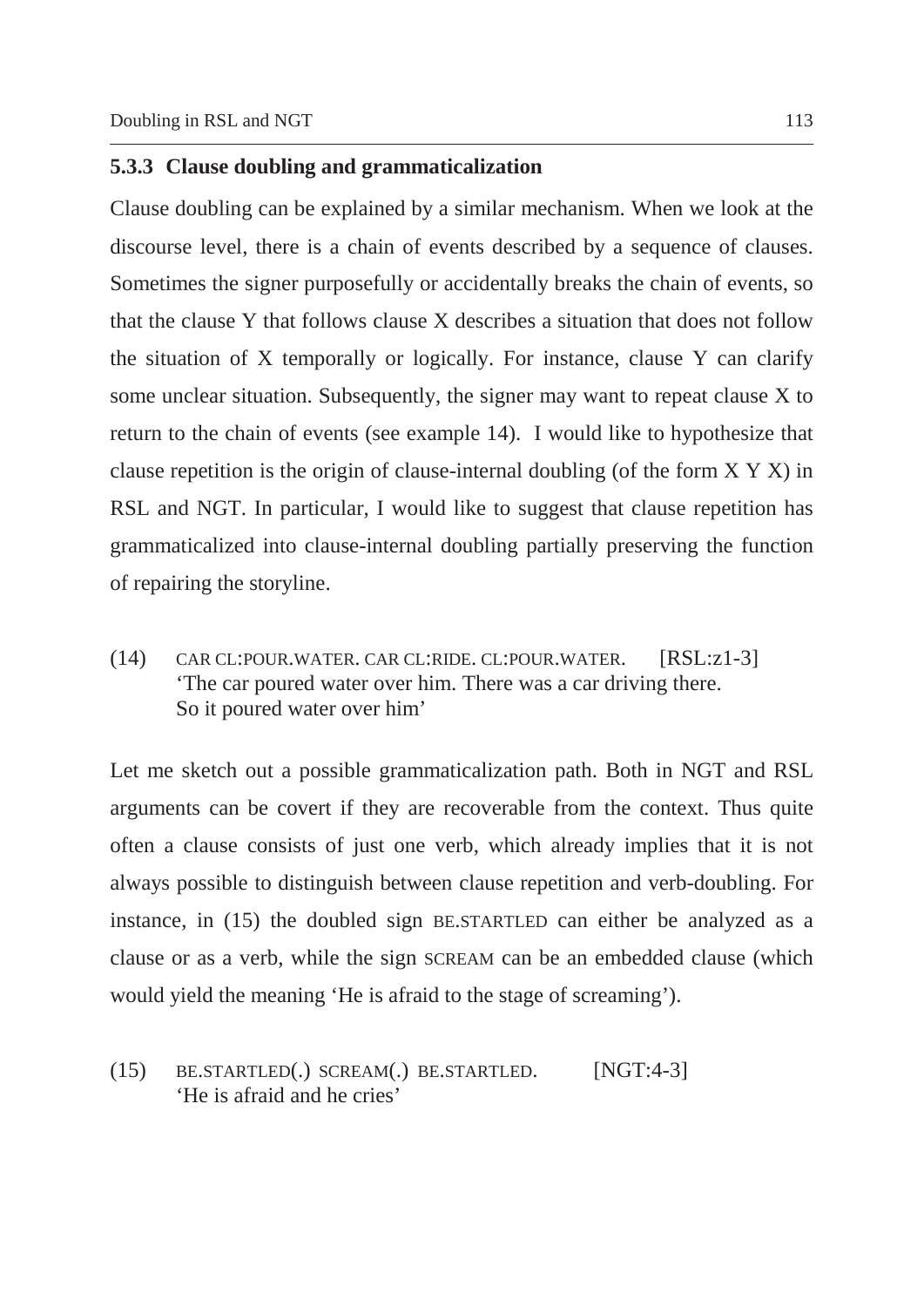Examples like (15) may give rise to the emergence of clause-internal doubling, because the language users reanalyze clause doubling as clause-internal verb doubling. While in examples like (15) the function can still be described as returning to the chain of events after disruption, this model is then extended to other types of intervening constituents and finally to other types of doubled constituents. At the next stage, the function of the construction changes to a more general/grammatical one, namely foregrounding of the doubled material. Finally, once this construction has been established, it can also be used for other purposes related to foregrounding, such as emphasis.

When the X Y X model is conventionalized and becomes part of the grammar of a signed language, it could be used with non-identical doubling. Thus, the foregrounded constituent does not have to be identical anymore in its occurrences, because the signer may decide to further elaborate on its content in the second occurrence.

On the other hand, when the occurrences are identical, the second occurrence naturally becomes less long and strong in pronunciation as it is in fact redundant information and thus less important perceptually. In this way, most of the properties of the X Y X(') model in RSL and NGT receive a unified explanation.

### **6 Discussion**

In this paper, I have analyzed doubling in RSL and NGT based on small corpora of naturalistic monologue signing. The research has shown that doubling can result from hesitation or a speech error, but at the same time doubling is a grammatical mechanism regularly used in these languages. RSL and NGT are similar with respect to doubling, but NGT has a mechanism of topic doubling which RSL lacks. The central case of doubling follows the X Y X model and is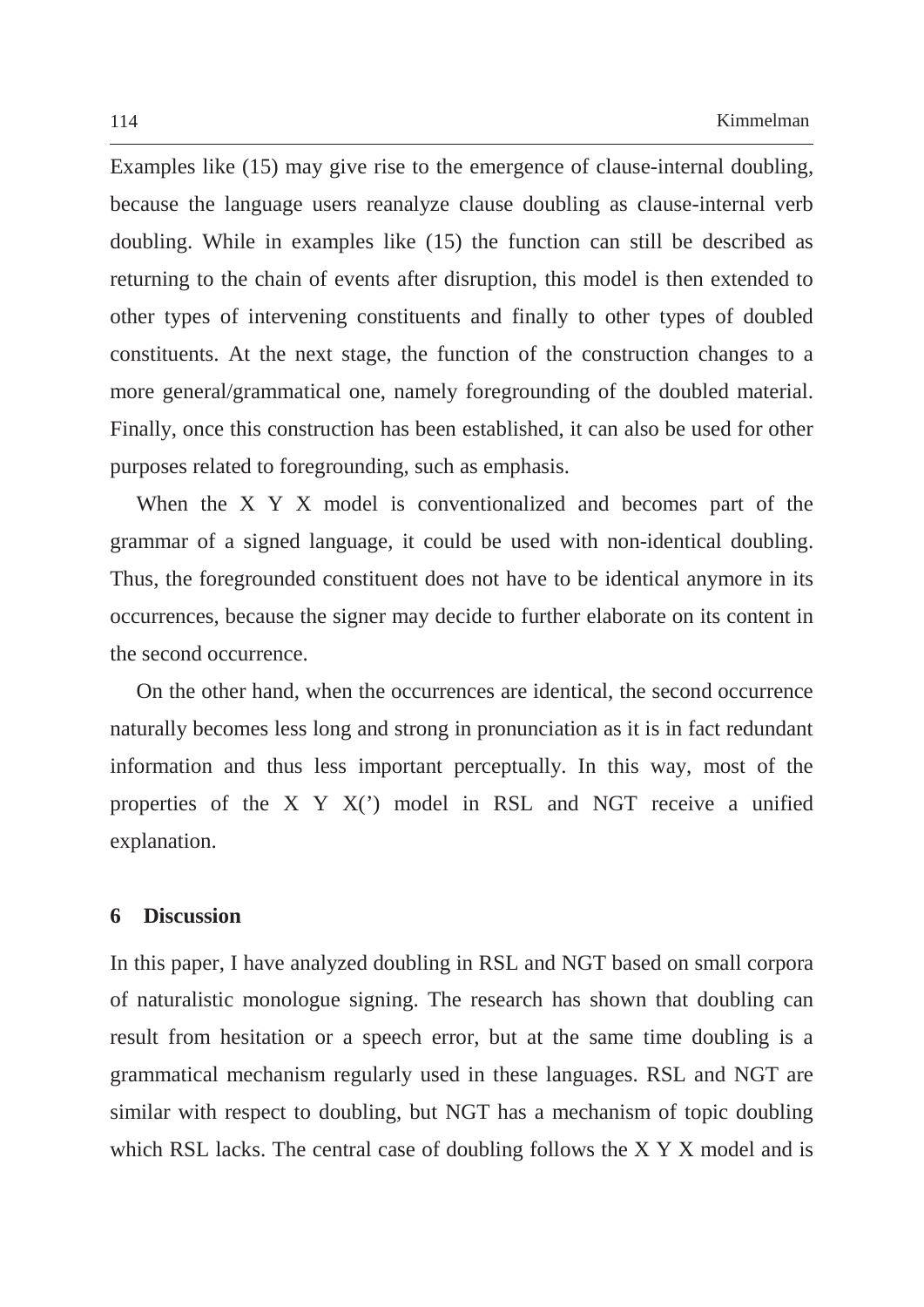used for foregrounding of the doubled constituent and for emphasis. This analysis accounts for doubling of different types of constituents, including topic doubling in NGT. In contrast, previous analyses of doubling in other sign languages (Nunes & de Quadros 2008; Fischer & Janis 1990) cannot be directly applied to RSL or NGT.

I have also proposed a possible path of grammaticalization from repetition of clauses to clause-internal doubling. This path of grammaticalization describes the emergence of both formal properties and functions of doubling in RSL and NGT. Although no direct evidence can be given to support this path of development, the synchronic data supports the hypothesis.

Furthermore, I suggest that emphatic doubling might be a sub-case of foregrounding doubling in RSL and NGT. It is therefore possible to speculate that doubling in ASL and LSB that is used for emphatic reasons could have developed via a similar grammaticalization path. The same can be said about emphatic doubling in spoken languages that may have developed in a similar way. Considering the parallels between clause-doubling and clause-internal doubling in RSL and NGT and the frequency of the former, it would be interesting to look at clause doubling in other sign languages such as ASL and LSB in order to find out whether similar phenomena are attested in them.

The paper has a theoretical consequence, namely that in order to account for the data discussed, the inventory of notions of information structure should include the fore- versus backgrounding distinction, which is orthogonal to the topic/focus distinction.

There is another question that has been left unanswered, namely, why doubling is so prominent in those two sign languages, as well as in other SLs of the world (and not that prominent in spoken languages). One possible answer is that it is connected to short term memory (STM). It has been shown (Geraci, Gozzi, Papagno & Cecchetto 2008 among others) that the STM span is shorter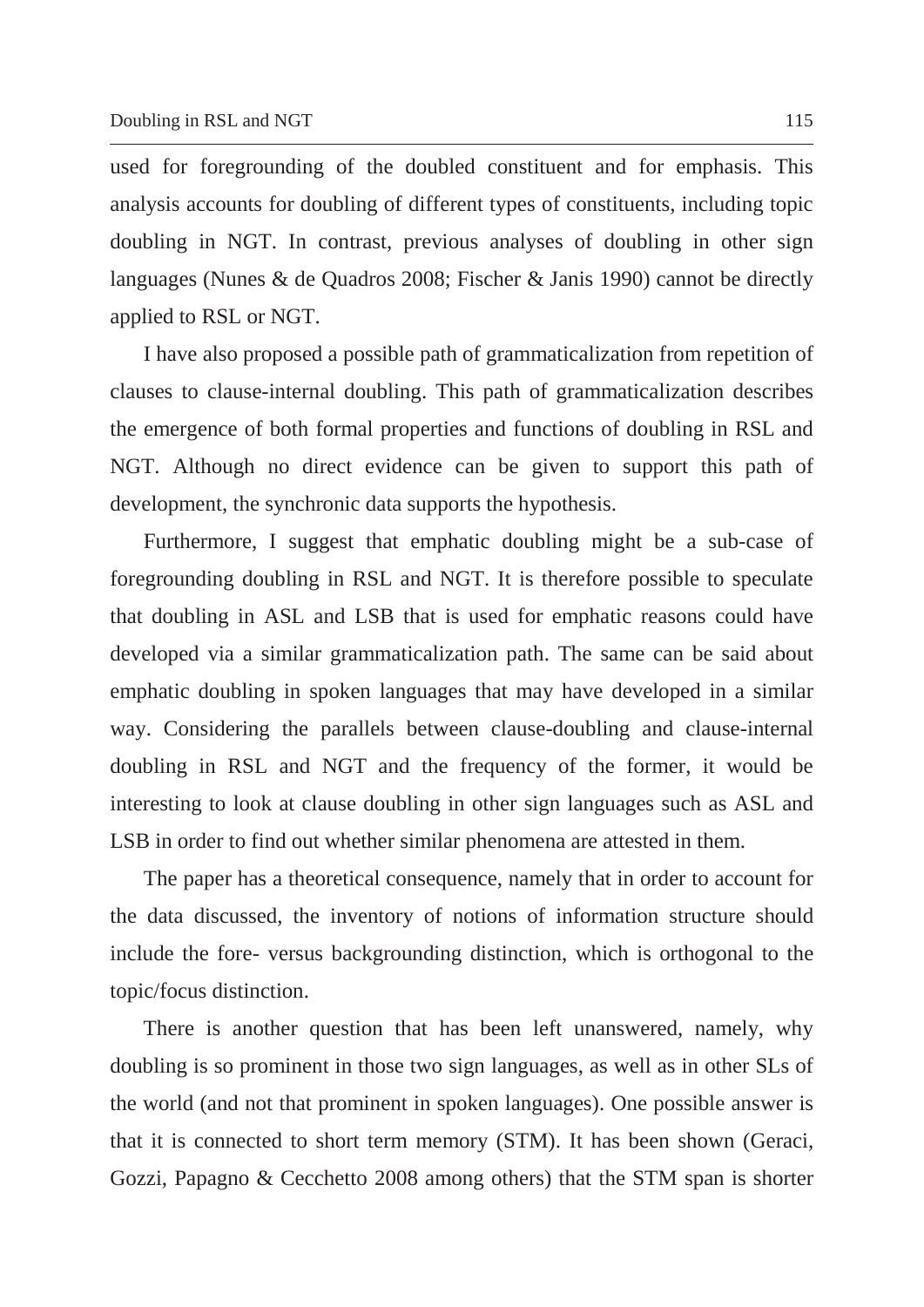when signs of a sign language are recalled in comparison to words of a spoken language. Therefore, users of a sign language have limited ability of holding long sequences of signs in the short term memory necessary for processing. Doubling might be a strategy of coping with this limitation, as the most important pieces of information are presented to the addressee not once, but twice. This explanation is in line with the pragmatic function of doubling found for RSL and NGT in this paper.

However, it is important to distinguish cognitive motivation for doubling as discussed in this section and the function of doubling in SL. The fact that doubling is a frequent phenomenon in SL might be connected to the STM limitations; however, it is not the case that doubling is not a part of the grammar of the SL in question. In this paper I have shown that doubling in RSL and NGT is a grammatical phenomenon, while the reason for developing this phenomenon might be cognitive (namely, STM limitations).

### **References**

- Chafe, Wallace (ed.). 1980. *The pear stories. Cognitive, cultural, and linguistic aspects of narrative production.* Norwood, NJ: Ablex.
- Chafe, Wallace. 1994*. Discourse, consciousness, and time. The flow and displacement of conscious experience in speaking and writing*. Chicago: University of Chicago Press.
- Cheng, Lisa & Luis Vicente. 2008. Verb fronting in Mandarin Chinese. Ms, University of Leiden.
- Corver, Norbert & Jairo Nunes (eds.). 2007. *The copy theory of movement*. Amsterdam/Philadelphia: John Benjamins.
- Crasborn, Onno, Els van der Kooij, Johan Ros & Helen de Hoop. 2009. Topic agreement in NGT (Sign Language of the Netherlands). *The Linguistic Review,* 26: 355–370.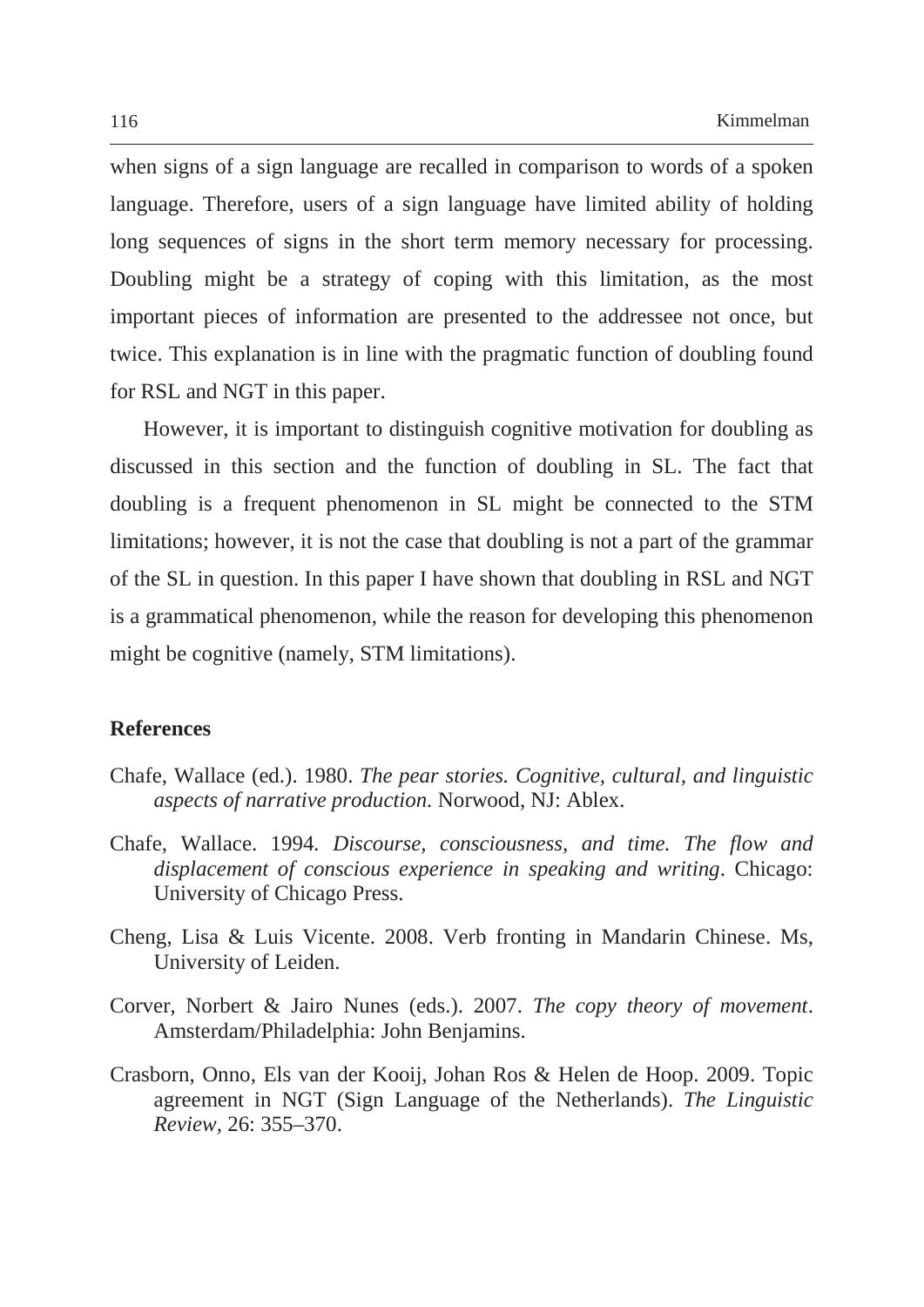- Crasborn, Onno, Inge Zwitserlood & Johan Ros. 2008. *Corpus NGT. An open access digital corpus of movies with annotations of Sign Language of the Netherlands*. Centre for Language Studies, Radboud University Nijmegen. URL: http://www.let.ru.nl/corpusngt/.
- Crasborn, Onno & Inge Zwitserlood. 2008. The Corpus NGT: an online corpus for professionals and laymen, In: *Construction and Exploitation of Sign Language Corpora*, eds. Onno Crasborn, Thomas Hanke, Eleni Efthimiou, Inge Zwitserlood & Ernst Thoutenhoofd, 44–49. Paris: ELDA.
- Fischer, Susan & Wynee Janis. 1990. Verb sandwiches in American Sign Language. In *Current trends in European sign language research: Proceedings of the third European Congress on Sign Language Research*, eds. Siegmund Prillwitz & Tomas Vollhaber, 279–294. Hamburg: Signum.
- Foley, William A. & Robert D. Van Valin, Jr. 1985. Information packaging in the clause. In *Language typology and syntactic description,* ed. Timothy Shopen, 282–364. Cambridge: Cambridge University Press.
- Geraci, Carlo, Marta Gozzi, Costanza Papagno & Carlo Cecchetto. 2008. How grammar can cope with limited short-term memory: Simultaneity and seriality in sign languages. *Cognition,* 106: 780–804.
- Kandybowicz, Jason. 2007. On fusion and multiple copy spell-out. The case of verbal repetition. In *The copy theory of movement,* ed. Norbert Corver & Jairo Nunes (eds.), 119–150. Amsterdam/Philadelphia: John Benjamins.
- Kegl, Judy. 1985. Locative relations in American Sign Language: word formation, syntax, and discourse*.* Doctoral dissertation, MIT.
- Kimmelman, Vadim. 2012. Word order in Russian Sign Language. *Sign Language Studies,* 12(3): 414–445.
- Kimmelman, Vadim. To appear. Doubling in Russian Sign Language and Sign Language of the Netherlands: a unified account. *Proceedings of IATL 27*, MITWPL, 61–86.
- Nunes, Jairo. 2004. *Linearization of chains and sideward movement.*  Cambridge, MA: MIT Press
- Nunes, Jairo & Ronice M. de Quadros. 2008. Phonetically realized traces in American Sign Language and Brazilian Sign Language. In *Signs of the time. Selected papers from TISLR 8,* ed. Josep Quer, 177–190. Hamburg: Signum.